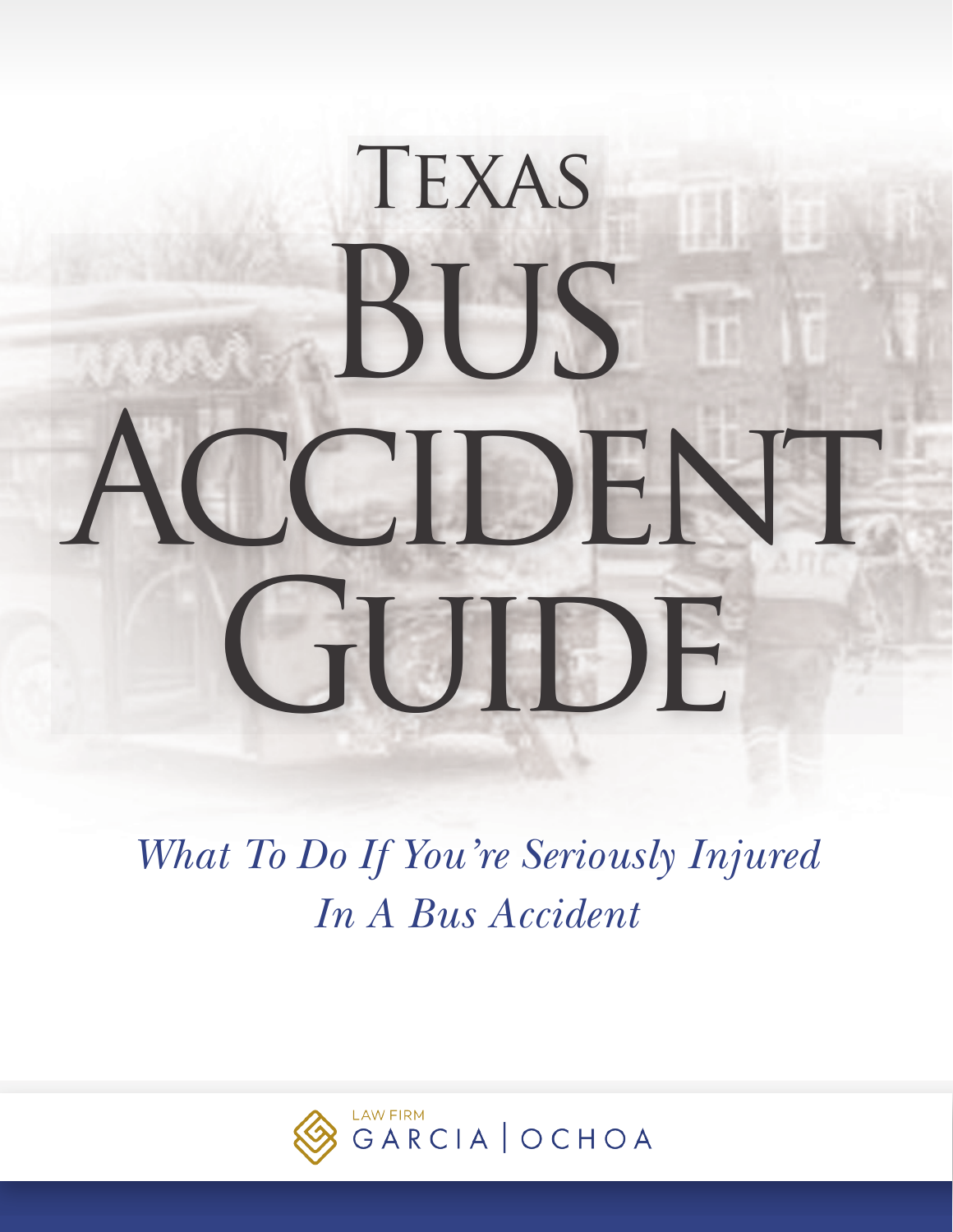

Buses are a great mode of transportation. They are economical, and can reduce the number of vehicles on the road which benefits everyone. Unfortunately, like any other motor vehicle on the road, there can be accidents. Bus accidents are relatively common and can cause serious injury and damages. If you have found

your way to this page, you have most likely been injured in a bus accident. If your injuries need medical treatment, then you may be eligible to bring a bus accident claim. Our Texas bus accident attorney is here to guide you through the process of your legal case and get you the best results possible. After you read a little bit about your case, please call our office to set up a free case evaluation with our experienced attorney.

#### BUS ACCIDENT STATUTE OF Limitations

You will be given an allotted amount of time to bring your claim or have it settled in civil court. In Texas, you have two years starting from the date of your accident to do so. If you do not get your case brought by that time, you will no longer be eligible for compensation. We always encourage potential clients to call us right away and never wait to do so. There are benefits to calling an attorney right away. The first being that you will have someone working towards getting compensation for you so that you can focus on getting better. You also want someone on your case right away so that your evidence from the scene of the accident is protected and doesn't disappear, which sometimes happens, and your witnesses get interviewed before they have a chance to forget important details about the case. When you are seeking full and fair compensation, it is vital to hire an attorney right away so that you do not put them under an even tighter deadline. Two years is not a terribly long time and these cases take time. If you act quickly, there will be enough time to build a strong case for you and ensure you have the best chance at a full compensation award.

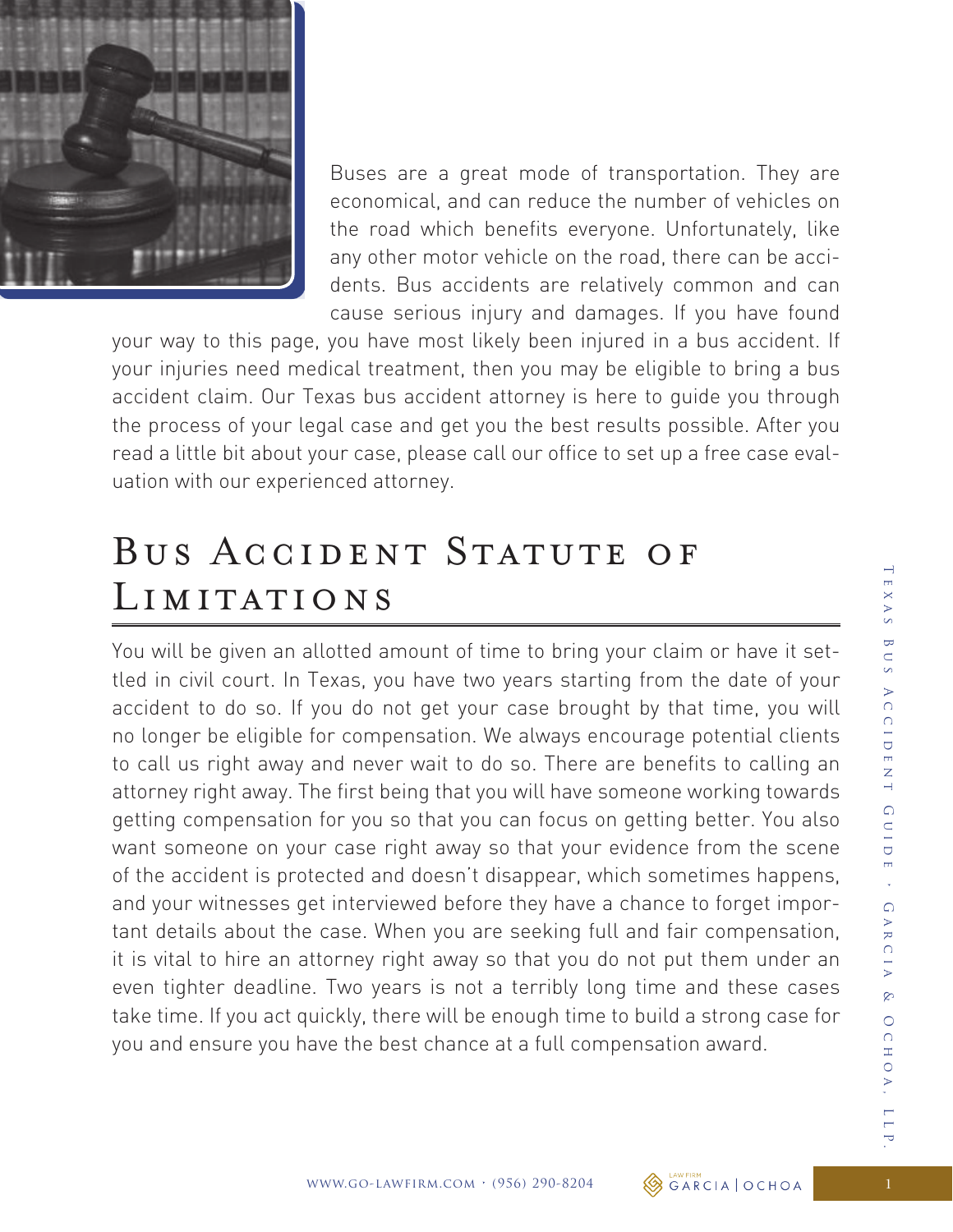### Important Steps for a Successful Bus Accident Case

The ultimate, most important step for any personal injury case is to seek competent medical attention. You need to get your injuries treated as soon as possible. You should never wait. You may have a lot of adrenaline running through your body after the accident which would mute the pain, but you have to tend to your injuries. Waiting to see if they go away with some time is unwise and illadvised. If you wait, there are two major consequences that may happen. One, you may be at risk for worsening your condition which would only prolong your recovery time. Second, if the insurance company wants to, they could look at that gap in treatment and say that you weren't badly injured enough to need compensation or that your injuries were from something other than that bus accident. That is a way they try to reduce or eliminate your claim. We do not want that to happen to you, so we urge you to see a doctor, go to the emergency room, or urgent care center right away to get treatment for your injuries.



#### Avoid Talking to THE LIABLE PARTY'S Insurance Company

A successful case does not involve a conversation with the liable party's insurance company. Very shortly after your bus accident, you will most likely receive a call from the insurance company that represents the responsible party. This might be the

driver of the bus, the bus company itself, or another vehicle operator on the road who caused your bus accident. When they call you, the insurance adjuster will tell you that this is routine and will help you resolve your case sooner. What they do not mention is that the questions they ask are geared toward getting you to say something wrong. If they can get you to say one wrong thing, they will be able to reduce the amount of compensation they owe you or try to throw out your case altogether. When you get this call, it is best to avoid it. You are

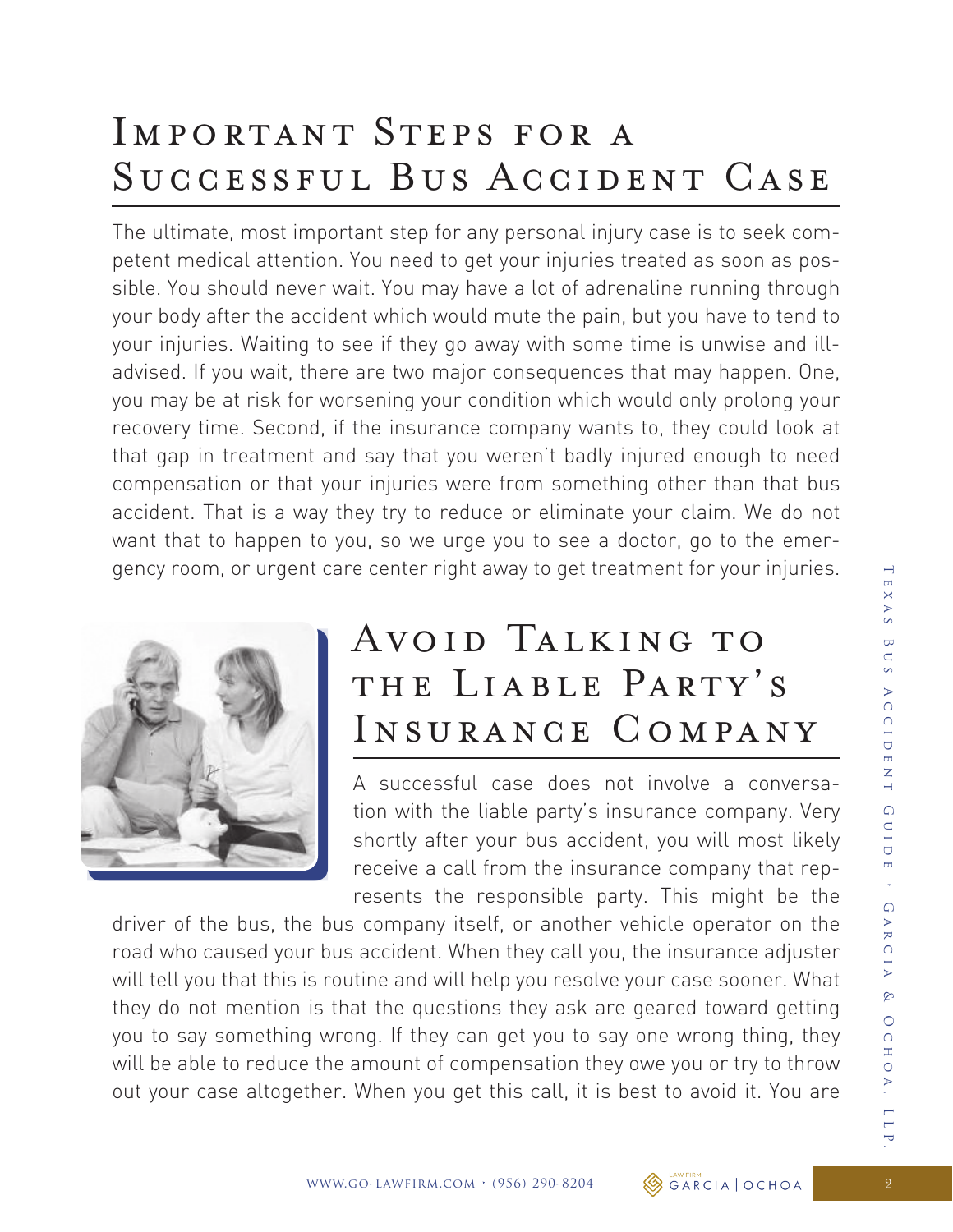not obligated by law to take this call. You should have your attorney take over all communication with the insurance company as to protect your rights to full compensation.

#### FREQUENTLY ASKED BUS ACCIDENT Questions

#### *How Do I Find the Right Attorney?*

When it comes to selecting the best attorney for your bus accident case, you should ask these four



questions. One, are you a personal injury trial lawyer? A personal injury lawyer is a lawyer who only handles personal injury cases. They don't handle divorces, bankruptcies, or criminal cases.

Two, are they a trial lawyer? In other words, will this lawyer go to court with you to represent your case in front of a judge and jury?

Third, does the lawyer have experience and success in this area of law? They should be able to talk to you about their successes, the cases they've been involved in, and the verdicts or results they have gotten.

Fourth, are they board-certified? This is one of the highest honors in their area of practice. In this state, only three percent of the lawyers are board-certified personal injury lawyers.

#### *What Mistakes Should I Avoid?*

The other day we had a client come in who asked what some of the common mistakes are that people make after they've been involved in a bus accident.

Some of the common mistakes that people make are that they don't call attorneys right away to seek legal advice and they don't seek attorneys who

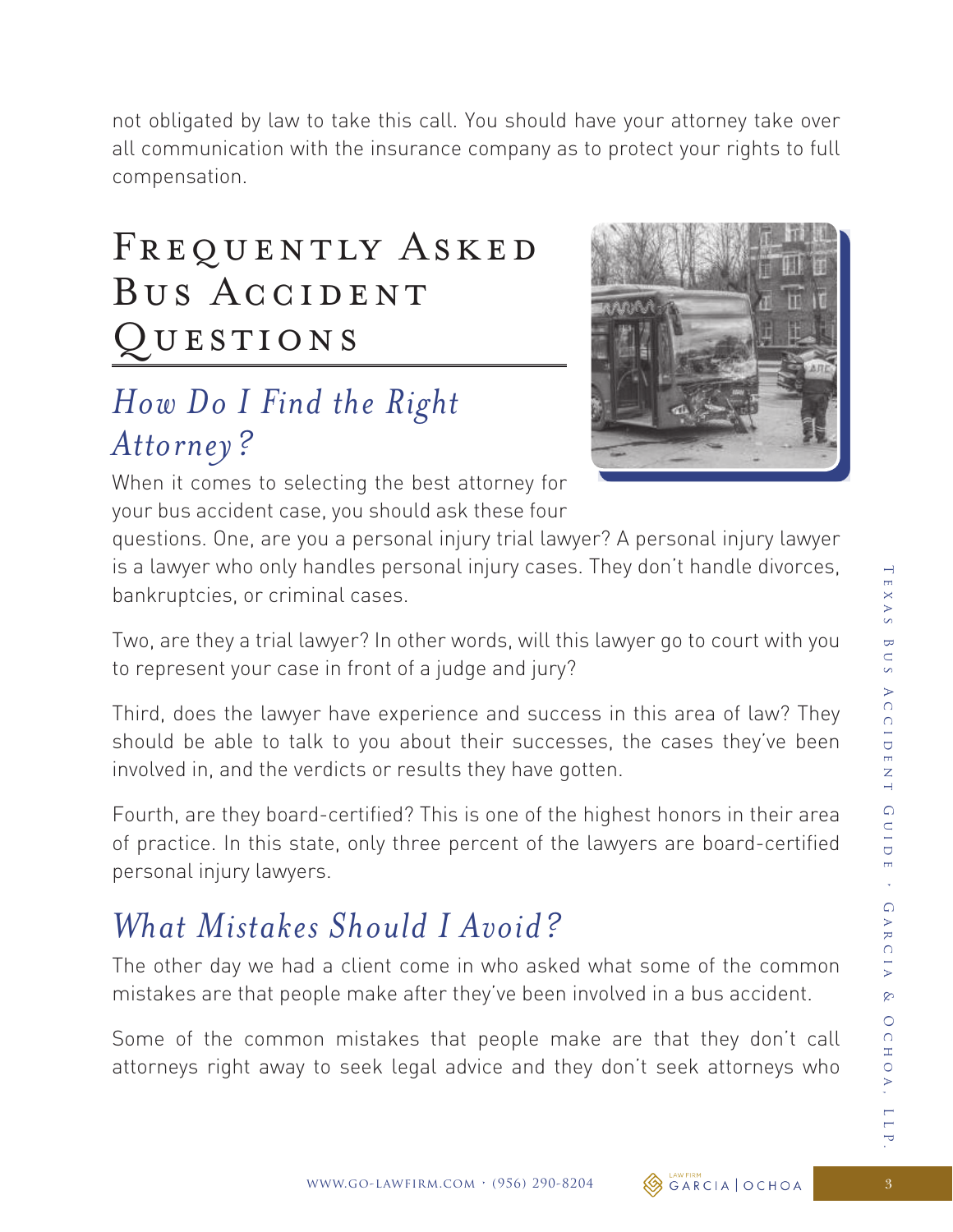specialize in personal injury bus accidents. These attorneys will be more experienced, and they have better techniques to advocate for you and your rights. It also pushes insurance companies to come to the table with better offers, knowing that there's a high risk that they'll take you to trial.

Another mistake that we commonly see is that people don't report their injuries. They don't call 911, and they don't make a claim of it. That can be damaging because there's no official documentation of it. Police also do their own investigations and preserve evidence, which can be beneficial for us in fighting for you. Another mistake we typically see is that people don't seek medical attention right away, which can be damaging to your claim later and obviously damaging to you as well.

#### *What Should I Do After the Accident?*

There are several things that must be done after being injured in a bus accident to make sure you have a strong personal injury claim and that your rights are protected. First, did you report the accident to the bus driver, bus company, or local government agency, such as a police department, DPS, or sheriff's office?

Another thing that's important is that you seek immediate medical attention. This not only means going to the local hospital, but also going to your medical provider. When you go to a hospital, they'll typically tell you, in writing, to follow up with your doctor after the visit is over. Please follow up with your doctor because otherwise you're not going to be compliant. By going to your own doctor, there could be untreated injuries that you may need to have closely examined, and that will only happen with your local medical provider.

It's also important that you hire an experienced lawyer who's handled bus accident cases before. It's not like your typical car accident. There are different regulations that are going to apply to both the busing company and to the bus driver. Your lawyer can properly examine these regulations to make sure they were complied with.

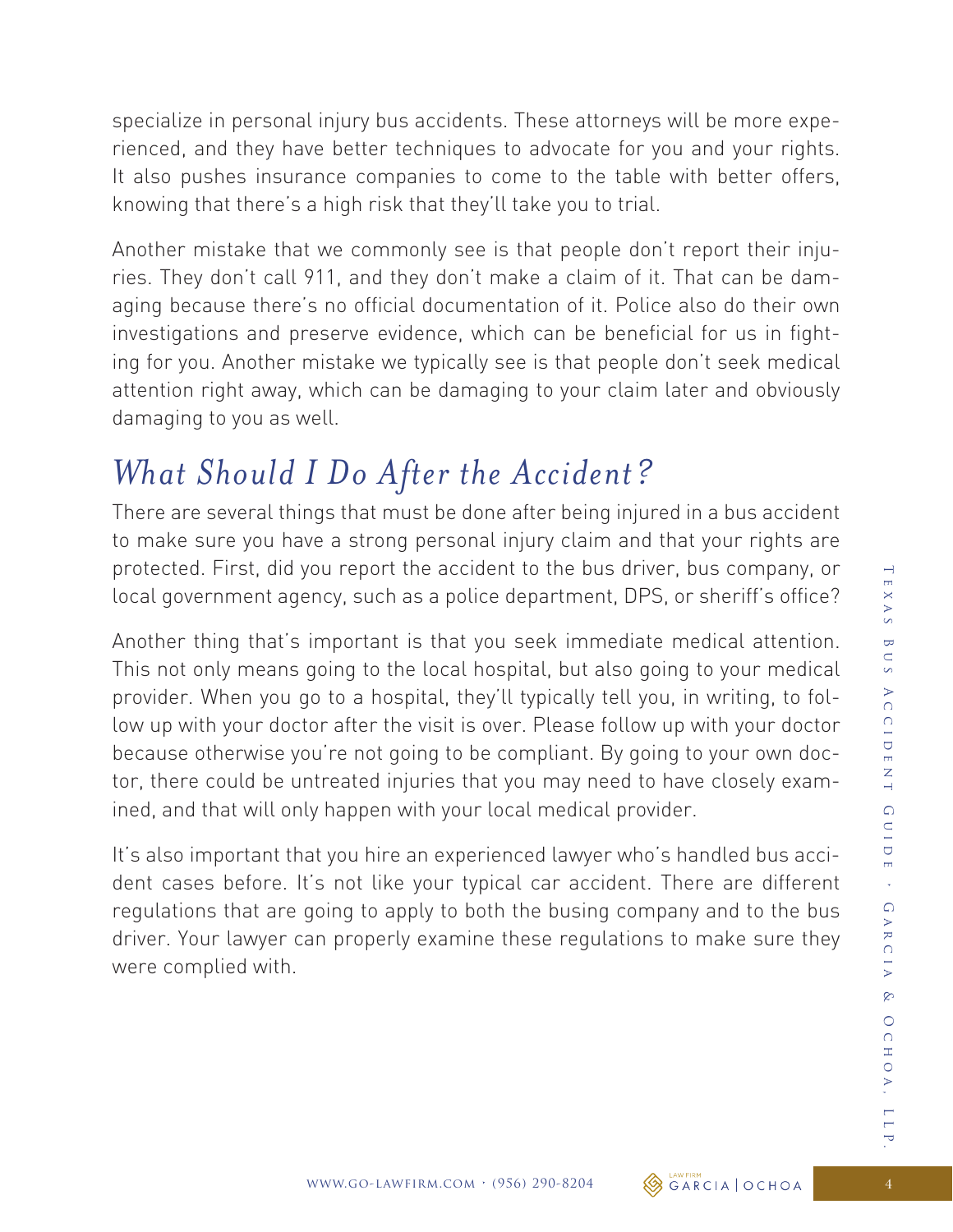#### *How Much is My Case Worth?*

I had a client that came in the other day, and he was involved in a bus accident. One of the questions he asked during the initial interview was how to determine the value of his case. There are several factors that must looked at.

First, what are the extent of the injuries that you suffered? The second factor you must look at is how and why this accident happened. Was a stop sign violated? Was the bus driver distracted in any way? Were they texting on their phone?

Another issue is there are specific regulations that apply to bus drivers and bus companies. Are they properly checking the buses? Are they checking the tread of the tires? Are they checking the brakes? Are the bus drivers being examined to make sure that they don't have any problems that could affect their ability to drive? For example, do they have blood pressure issues? Have they had their vision checked? The third thing that you must look at is the amount of insurance that the bus company has.



# *How Is My Claim Different?*

A bus accident claim is very different than a car accident claim. There are specific regulations that are going to apply to a bus company or to the municipality that owns the bus. There are different regulations that are going to apply to the driver, in both the way you monitor and take care of the bus.

It's also important that you hire an experienced lawyer who handles bus accidents because there is

going to be specific investigations that need to be done to determine the safety of the bus and the safety of the bus driver that was involved.

## *Should I Take a Settlement Offer?*

The other day we had a client come in with a child who had been involved in a very serious bus accident. Insurance companies were calling them to make them an offer, and they wanted to know if they should take that first offer. We

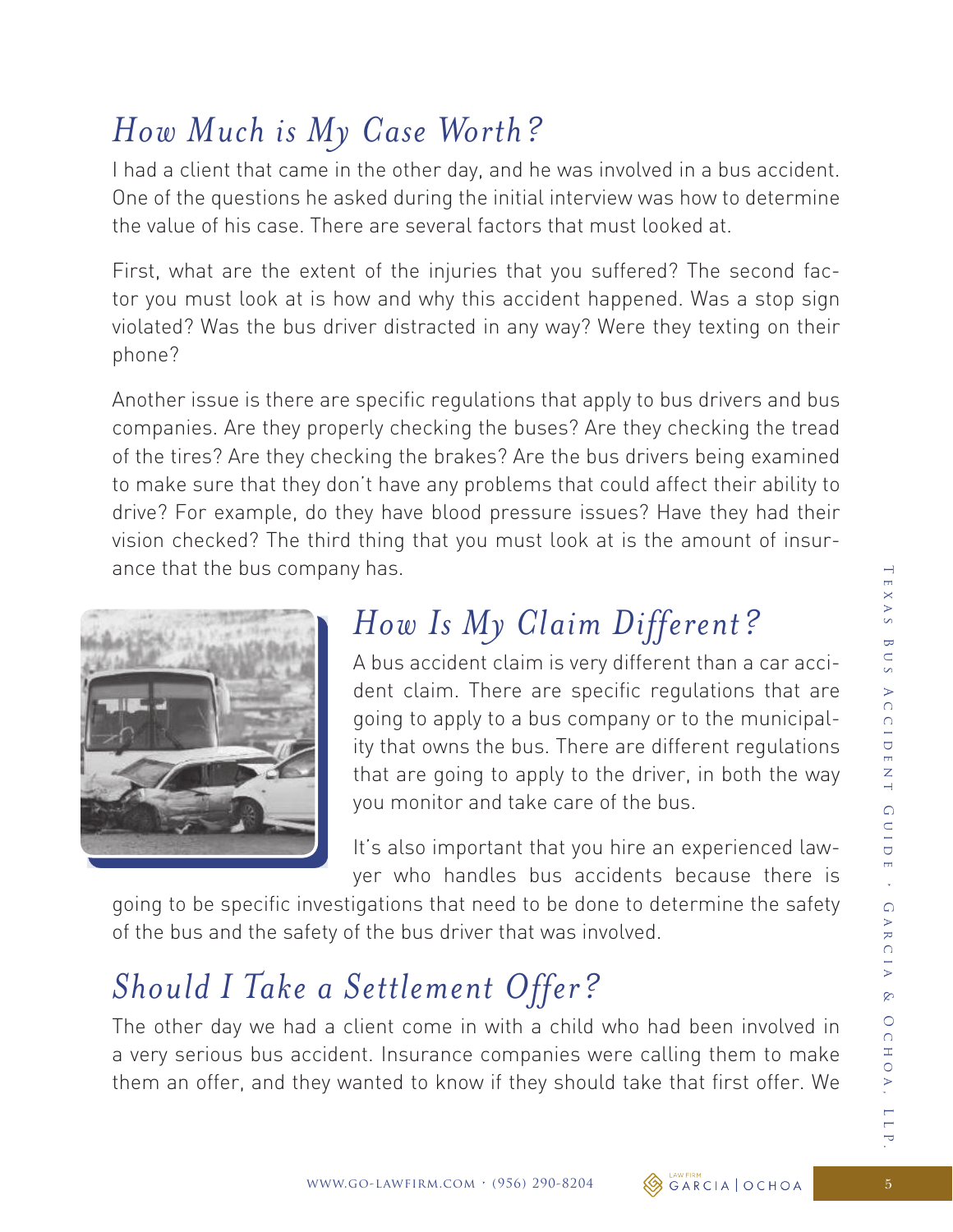don't ever recommend you taking an insurance company's first offer. They're usually going to undercut you. They're not going to give you sufficient funds to cover your injury damages.

What we recommend you do is contact an attorney who specializes in personal injury work and is an experienced trial lawyer. Insurance companies are aware of these attorneys and will come to the table with better offers, knowing that there's a huge risk that these attorneys will take them to court.

#### *How Long Will This Case Take?*

Generally, a bus accident case will take anywhere from one year to 18 months to settle. It depends on four things, basically – how badly you were hurt, how long it will take you to heal, how fair the insurance company will deal with you, and how long the court will make us wait before we can have a trial.

#### *Should I Talk to the Insurance?*

The other day we had a client come in who had been seriously injured in a bus accident case. They wanted to know if they should make a statement to the insurance companies. Our answer is no. Typically, insurance companies are not there to protect you. They're not there for your benefit. They are there to protect themselves. Any statement that you make will be recorded and can later be used against you, which can be very damaging to your claim.

What we recommend you do is seek legal advice right away from an attorney who specializes in personal injury and tell the insurance companies to contact your attorney directly.

# CONTACT OUR OFFICE TODAY FOR A FREE CONSULTATION

If you are looking for dedicated, experienced, and supportive representation, please call our Texas bus accident attorney today to set up a free consultation. We will go over the details of your case, talk to your witnesses, and protect your evidence to build as strong a case as possible. If you want to see a full compensation award, please call us today.

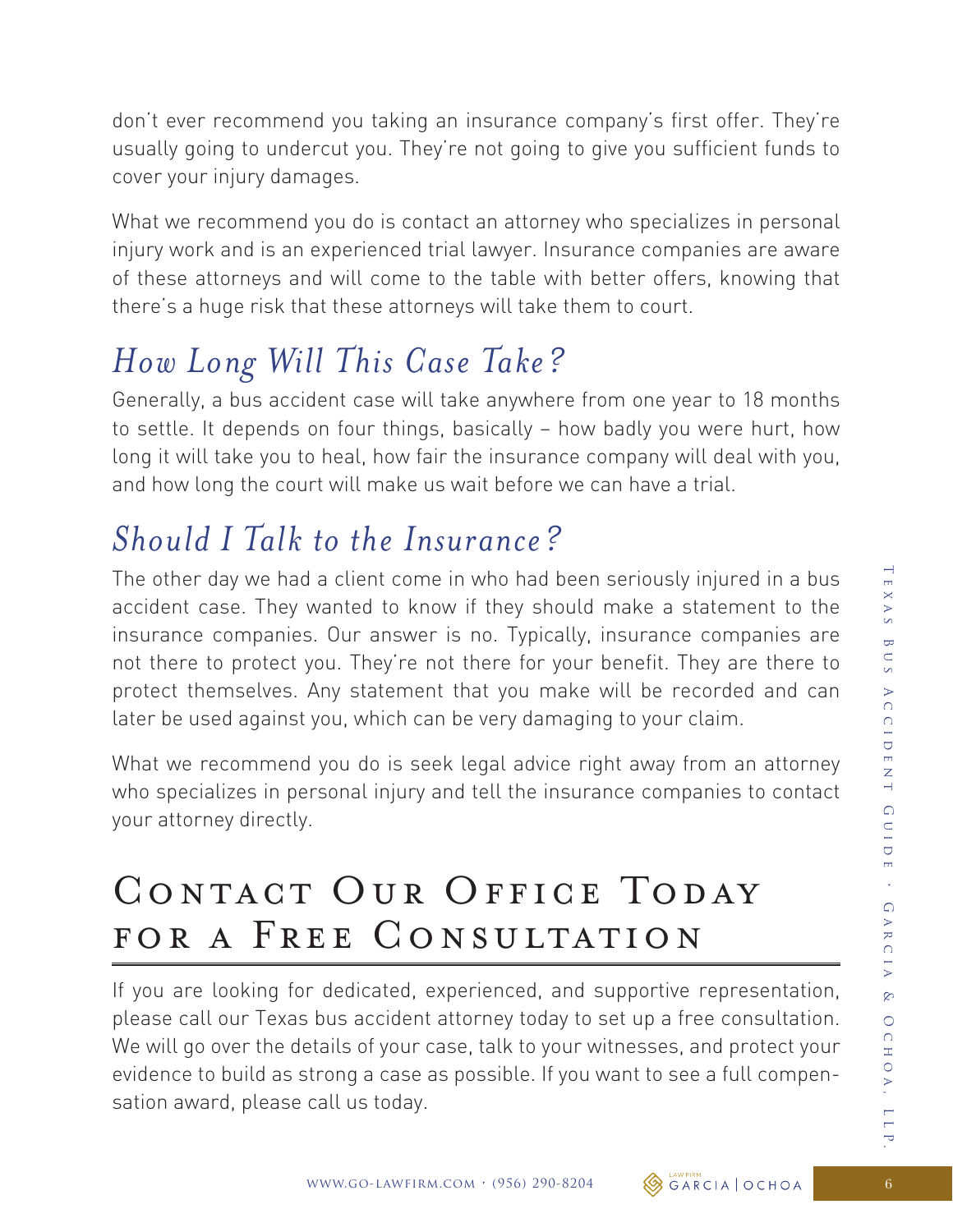# ABOUT THE AUTHORS:

Garcia & Ochoa, LLP is a dynamic law firm with an ever-evolving quest for excellence, yet our focus is not myopic in any way. We passionately share our knowledge in a proactive, thorough and open manner. We always make time to help our clients & colleagues and never too busy for your questions, comments or concerns.

Over the course of the past three decades, we have successfully handled a wide variety of cases against companies and individuals in Texas and across the nation.